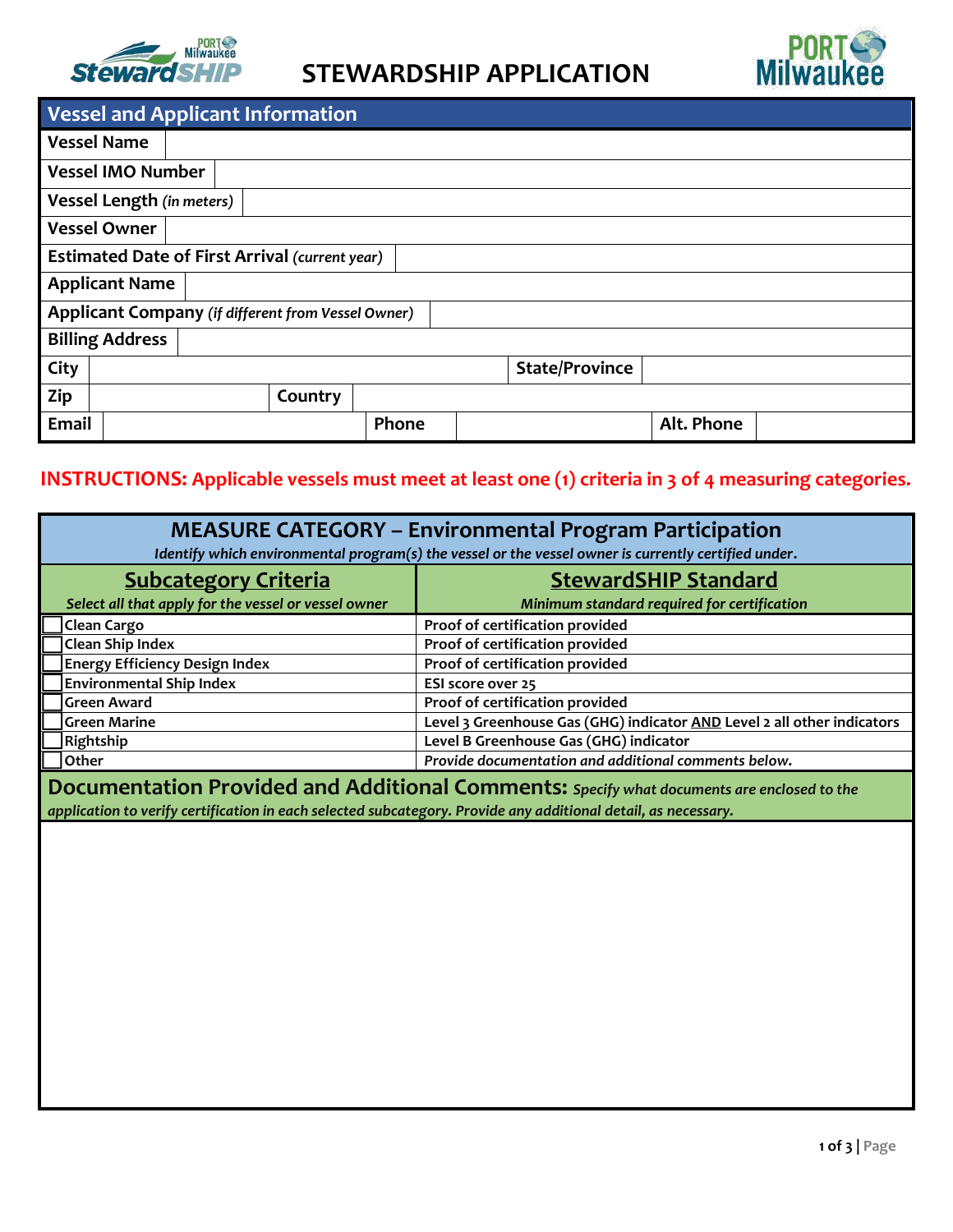



| <b>MEASURE CATEGORY – Ship Classification Study Certification</b>                                                                                                                                            |                                                                                                                                                                                                              |  |  |  |  |  |  |  |
|--------------------------------------------------------------------------------------------------------------------------------------------------------------------------------------------------------------|--------------------------------------------------------------------------------------------------------------------------------------------------------------------------------------------------------------|--|--|--|--|--|--|--|
| Identify which ship classification study(ies) the vessel or vessel owner is currently certified under.                                                                                                       |                                                                                                                                                                                                              |  |  |  |  |  |  |  |
| <b>Subcategory Criteria</b>                                                                                                                                                                                  | <b>StewardSHIP Standard</b>                                                                                                                                                                                  |  |  |  |  |  |  |  |
| Select all that apply for the vessel or vessel owner                                                                                                                                                         | Minimum standard required for certification                                                                                                                                                                  |  |  |  |  |  |  |  |
| <b>American Bureau of Shipping</b>                                                                                                                                                                           | <b>Underwater Noise (UWN) Notation</b>                                                                                                                                                                       |  |  |  |  |  |  |  |
| <b>Bureau Veritas</b>                                                                                                                                                                                        | Underwater Radiated Noise (URN) Notation OR Sustainable Ship Design<br>(SSN) Notation                                                                                                                        |  |  |  |  |  |  |  |
| Det Norske Veritas Germanischer Lloyd                                                                                                                                                                        | Silent ("E") Notation OR Certification of Compliance                                                                                                                                                         |  |  |  |  |  |  |  |
| Lloyd's Register                                                                                                                                                                                             | <b>ECO Notation</b>                                                                                                                                                                                          |  |  |  |  |  |  |  |
| Registro Italiano Navale                                                                                                                                                                                     | <b>DOLPHIN Certification</b>                                                                                                                                                                                 |  |  |  |  |  |  |  |
| Other                                                                                                                                                                                                        | Provide documentation and additional comments below.                                                                                                                                                         |  |  |  |  |  |  |  |
| Documentation Provided and Additional Comments: Specify what documents are enclosed to the<br>application to verify certification in each selected subcategory. Provide any additional detail, as necessary. |                                                                                                                                                                                                              |  |  |  |  |  |  |  |
|                                                                                                                                                                                                              |                                                                                                                                                                                                              |  |  |  |  |  |  |  |
|                                                                                                                                                                                                              |                                                                                                                                                                                                              |  |  |  |  |  |  |  |
|                                                                                                                                                                                                              | <b>MEASURE CATEGORY – Emission Strategies and Environmental Impact Technologies</b><br>Identify which vessel improvement(s) have been implemented to-date.                                                   |  |  |  |  |  |  |  |
|                                                                                                                                                                                                              | <b>StewardSHIP Standard</b>                                                                                                                                                                                  |  |  |  |  |  |  |  |
| <b>Subcategory Criteria</b>                                                                                                                                                                                  | Minimum standard required for certification                                                                                                                                                                  |  |  |  |  |  |  |  |
| Select all that apply for the vessel or vessel owner                                                                                                                                                         |                                                                                                                                                                                                              |  |  |  |  |  |  |  |
| <b>Ballast Water Treatment Plan and Management</b>                                                                                                                                                           | Maintain a Ballast Management Plan OR Biofouling Management Plan                                                                                                                                             |  |  |  |  |  |  |  |
| <b>NOx Tier Engine Emission Control Certification</b><br><b>Shore Power Equipment Installation</b>                                                                                                           | International Maritime Organization (IMO) Tier II or higher<br>Maintain equipment on vessel and demonstrate berth use                                                                                        |  |  |  |  |  |  |  |
| Other                                                                                                                                                                                                        | Describe any other improvements of note. Provide documentation and<br>additional comment below.                                                                                                              |  |  |  |  |  |  |  |
|                                                                                                                                                                                                              | Documentation Provided and Additional Comments: Specify what documents are enclosed to the<br>application to verify certification in each selected subcategory. Provide any additional detail, as necessary. |  |  |  |  |  |  |  |